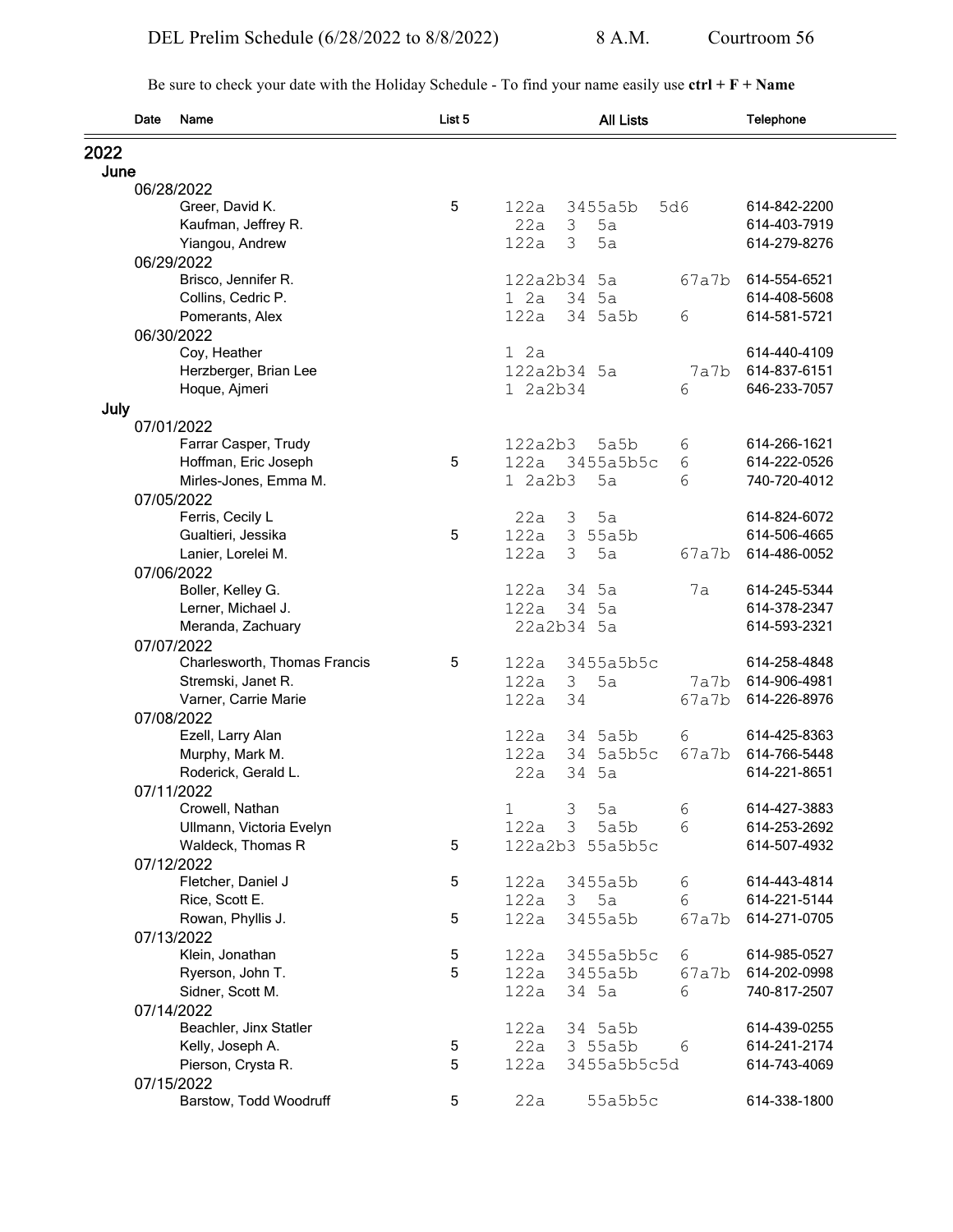| Date   | Name                              | List 5 | <b>All Lists</b>            | Telephone    |
|--------|-----------------------------------|--------|-----------------------------|--------------|
|        | Kort, Louis F.                    | 5      | 22a<br>3455a                | 614-806-2474 |
|        | Neal, Richard John                |        | 6<br>122a<br>34 5a          | 614-464-0776 |
|        | 07/18/2022                        |        |                             |              |
|        | Boone, Sean M.                    |        | 22a2b<br>5a<br>5c           | 614-221-1200 |
|        | Brooks, Rebecca L.                |        | 122a<br>34<br>67a7b         | 614-319-3306 |
|        | Smith, Christopher Allen          |        | 6<br>122a<br>34             | 614-743-8950 |
|        | 07/19/2022                        |        |                             |              |
|        | Bowe, Jaclyn Ann                  |        | 122a<br>34 5a5b<br>7a7b     | 614-220-5699 |
|        | Broderick, Lindsay                | 5      | 122a<br>3 55a5b5c5d         | 740-502-2850 |
|        | Wagner, Evan N.                   |        | 122a<br>34                  | 330-412-4895 |
|        | 07/20/2022                        |        |                             |              |
|        | Gjostein, Thomas A.               | 5      | 122a2b3455a5b5c5d           | 614-224-6488 |
|        | Parker, Darryl O.                 |        | 34 5a<br>22a<br>5c          | 614-732-4573 |
|        | Weaver, Cameron                   |        | 1 2a2b34                    | 614-222-2120 |
|        | 07/21/2022                        |        |                             |              |
|        | Moyer, Zachary A.                 |        | 122a<br>34                  | 614-537-9616 |
|        | Petty, Robert C.                  |        | 3<br>122a                   | 614-526-4774 |
|        | Worly, Donald Glenn               |        | 122a2b34 5a5b<br>6          | 614-937-4011 |
|        | 07/22/2022                        |        |                             |              |
|        | Gordon, Thomas S.                 | 5      | 122a2b3455a5b5c             | 614-695-9836 |
|        | Hoffman, Jordan D.                |        | 12a<br>3<br>6               | 614-946-2775 |
|        | Santiago-Burgos, Hillary          |        | 12a                         | 484-941-2499 |
|        | 07/25/2022                        |        |                             |              |
|        | Koeck, Roger McClelland           | 5      | 122a<br>3455a5b5c<br>6      | 614-338-9573 |
|        | Rowland, David L.                 | 5      | 122a<br>3 55a5b5c           | 614-458-8907 |
|        | Russ, Jason H.                    |        | 122a<br>6<br>34             | 614-252-7950 |
|        | 07/26/2022                        |        |                             |              |
|        | Burton, M. David                  | 5      | 22a2b3455a                  | 614-764-6997 |
|        | Fleury, Sherry Lynne              | 5      | 122a<br>3455a<br>67a7b      | 614-946-6638 |
|        | Sharkey, Taylor                   |        | 122a<br>5a5b<br>67a7b<br>3  | 614-444-5755 |
|        | 07/27/2022                        |        |                             |              |
|        | Basnett, Jeffrey M.               | 5      | 122a2b3455a5b5c<br>6        | 614-224-7292 |
|        | Meranda, Rossia Carolina          |        | 122a<br>34 5a               | 740-349-8000 |
|        | Ort, Mark P.                      | 5      | 122a2b3455a5b<br>6          | 614-863-6220 |
|        | 07/28/2022                        |        | 122a<br>5a5b                | 614-688-3657 |
|        | Jordan, Kimberly<br>Kaiser, Jo E. | 5      | 3<br>6<br>122a 3455a5b5c5d6 | 614-224-8484 |
|        | Niese, Andrew Joseph              |        | 122a2b34 5a<br>6            | 614-279-8276 |
|        | 07/29/2022                        |        |                             |              |
|        | Chasteen, Kathleen Cassier        |        | 122a<br>34 5a<br>67a7b      | 614-260-2735 |
|        | Smith, Seth                       |        | $122a$ 3<br>5a              | 740-739-7451 |
|        | Van Wey, Marcus M.                |        | 6<br>122a2b3<br>5a          | 614-947-1190 |
| August |                                   |        |                             |              |
|        | 08/01/2022                        |        |                             |              |
|        | Fais, Robert G.                   | 5      | 3 55a5b<br>22a              | 614-561-6775 |
|        | Stratman, Michelle Delery         |        | 122a2b34 5a<br>6            | 614-296-5887 |
|        | Tisdale, Kyle D.                  |        | 122a2b3                     | 614-852-7812 |
|        | 08/02/2022                        |        |                             |              |
|        | Bergman, Robert D                 |        | 122a<br>3<br>5a             | 614-279-8276 |
|        | Galasso, John George              |        | 122a2b34 5a5b<br>6          | 614-875-4757 |
|        | Poe, Emily                        |        | 122a                        | 614-423-9466 |
|        | 08/03/2022                        |        |                             |              |
|        | Miller, Daniel Jeremy             |        | 122a<br>34 5a<br>6          | 614-284-1577 |